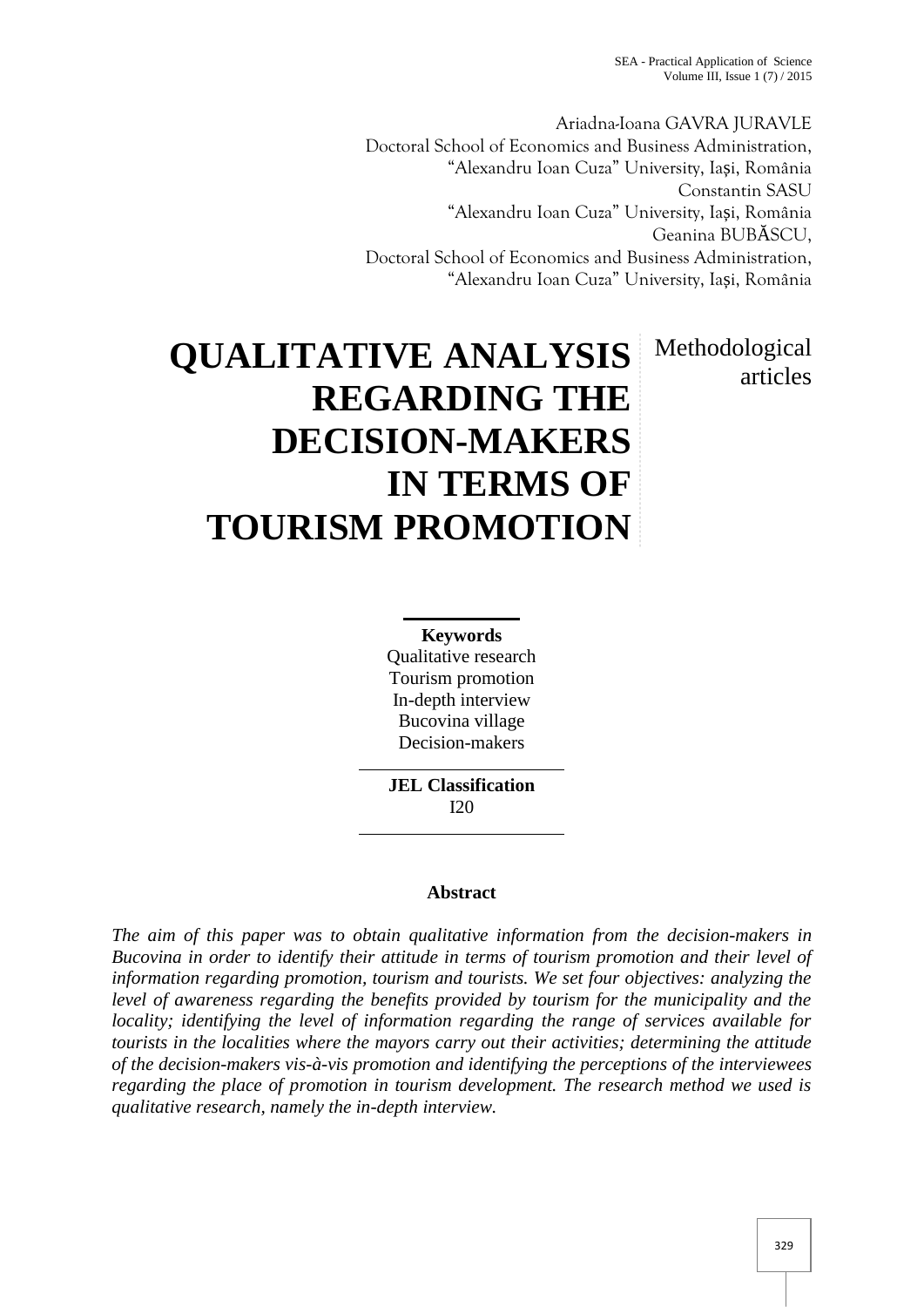## **1. Introduction**

We can note that the current global context is characterized by continuous and rapid changes from all perspectives, particularly the economic and social one. The current socio-economic changes have affected and caused severe problems especially in the rural or isolated areas, where the farmers' incomes have declined constantly during the last years, and the unemployment rate has increased to an alarming rate, leading to massive emigration towards other countries (especially the Western European countries). This is also what happens in Bucovina. Most of those who have decided to leave Bucovina are part of the active population; thus, this phenomenon led to the emergence of a demographic imbalance in the rural areas. Practicing tourism in the rural areas is a way of countering the problems of the rural environment, and most scientists agree that the solution for economic, social, political and moral recovery is to use the natural and human potential of the area.Some authors talks about location brand in this context (Luca& Ioan, 2014; Ioan& Luca, 2014; Ioan et al, 2014a, b; Ioan et al., 2013). This research aims to obtain qualitative information from the mayors of three localities characterized by different levels of tourism development, in order to identify their attitude in terms of tourism promotion and their level of information regarding promotion, tourism and tourists.

#### **2. Aim**

The aim of this paper is to obtain qualitative information from the decision-makers in Bucovina in order to identify their attitude in terms of tourism promotion and their level of information regarding promotion, tourism and tourists.

#### **3. Objectives**

The objectives of this paper derive from the aim, and are the following:

- Analyzing the level of awareness regarding the benefits provided by tourism for the municipality and the locality;

- Identifying the level of information regarding the range of services available for tourists in the localities where the mayors carry out their activities - Determining the attitude of the decision-makers vis-à-vis promotion;

- Identifying the perceptions of the interviewees regarding the place of promotion in tourism development.

Identify interviewees' perceptions of the place / position to promote the development of tourism.

#### **4. Methodology**

The research method we used is qualitative research, namely the in-depth interview, in order to identify the opinions of the decision-makers regarding the promotion of the touristic region of

Bucovina and the localities where they hold decision-making power.

The sample was formed of 4 mayors of differently classified localities depending on the level of tourism development characterizing them. The research tool used is the interview guide, which contains 8 questions, particularly designed for the target group. The type of interview used is the semi-structured interview, which includes the most important questions, as well as several possibilities to go further, depending on the interviewee's response. After collecting the data, we developed the content analysis and narrowed down the statements to a minimum number of words in order to be able to manipulate them more easily within the analysis; however, we made sure that the reformulations do not alter the ideas presented by the interviewees. We carried through the codification manually, attaching a code to each statement. We classified the items by category and kept trace of their periodicity – the volume of the categories; we analyzed the order of expressing the ideas and carried through the analysis by respondent.

This method offers the interviewees the chance to express their views regarding the chosen topic, namely tourism promotion of Bucovina village.

The selected interviewees are different in terms of age, but they have the same ethnicity, gender and occupation.

One of the basic steps regarding this study was the selection of the decision-makers from the rural environment of Bucovina to be part of the sample. For this early stage of the doctoral research, we selected mayors from three types of localities, which are classified according to the level of tourism development in each locality.

The sample is not statistically representative for the rural environment of the entire Bucovina. For this research, we selected persons with decision-making power from the localities Sucevita, Straja and B deu i. We used convenience sampling.

The research tool used is the interview guide, which contains 8 questions, particularly designed for the target group, the mayors.

The type of interview used is the semi-structured interview, which includes the most important questions, as well as several possibilities to go further, depending on the interviewee's response.

There are several key questions, whereby we tried to identify the information directly in order to reach the objectives and several additional questions, whereby we identified indirect information related to the objectives. Due to this type of interview, the interviewees had the opportunity to provide open responses that express their perceptions, opinions and ideas as close to the reality as possible.

For the data collection we used:

- Forms that identify the socio-demographic data of the decision-makers;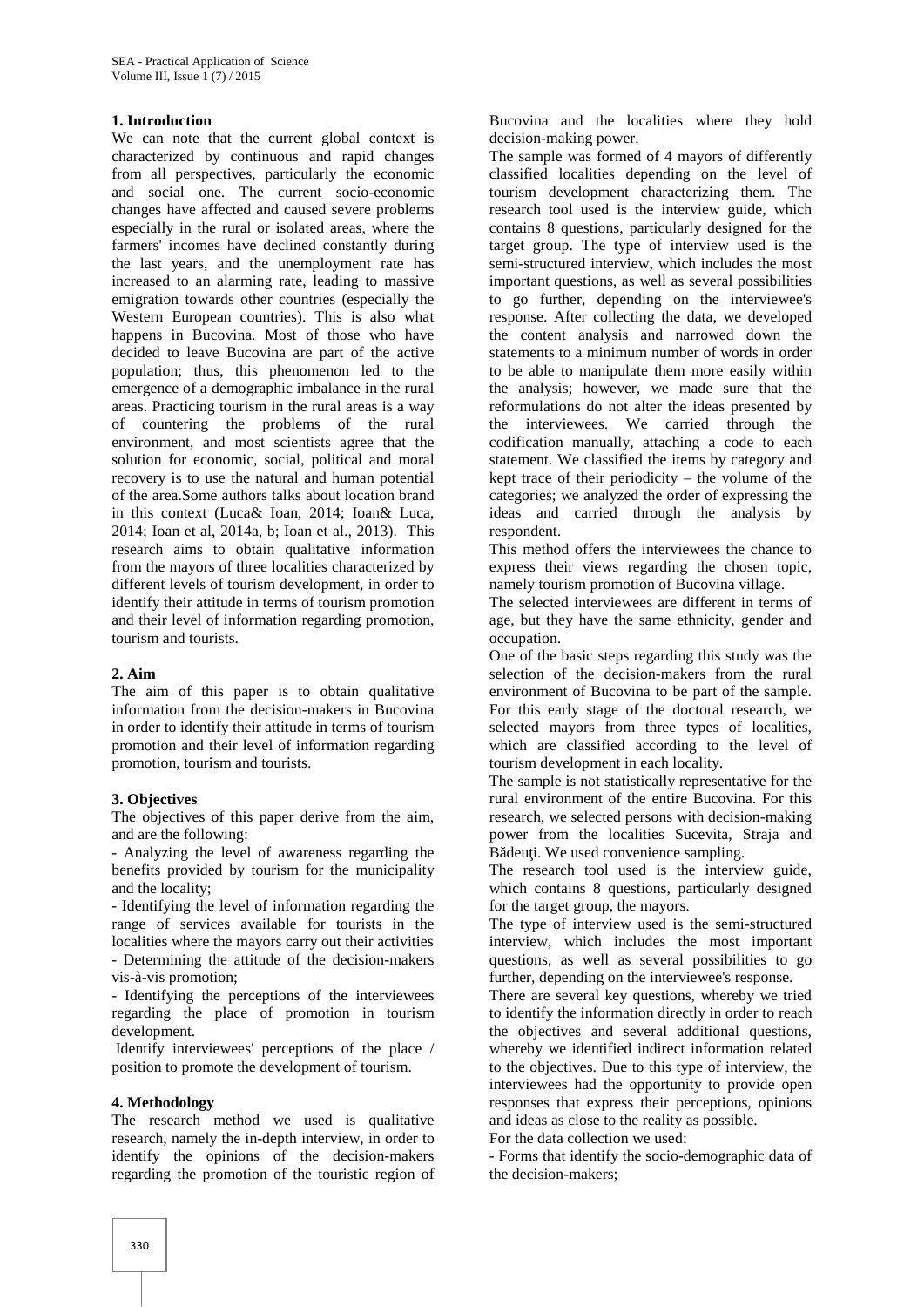- The interview guide;

- Recorders (for recording the information).

### **4.1 Research results**

After collecting the data, we developed the content analysis.

We narrowed down the statements to a minimum number of words in order to be able to manipulate them more easily within the analysis; however, we made sure that the reformulations do not alter the ideas presented by the interviewees. Basically, we<br>removed the unnecessary and irrelevant the unnecessary information.

We carried through the codification manually; thus, we attached a code to each statement, in order to be able to identify them easily:

Pr- mayor, the number corresponding to the respondent, the order of the statements and the order of the items

Example: Pr3.6.2 = mayor no. 3, statement corresponding to question no. 6, item 2 from the answer.

We carried through the content analysis in 2 steps:

- 1. First, we identified the id tags, and
	- 2. Second, we grouped the items under the corresponding id tags.

After carrying through the codification, we also  $Pr2.7.1$ conducted a quantitative analysis of the data.

The simplified answers are presented in the Appendices section.

# **4.2 Analysis**

Category volume

| Category                          | No.<br>оf   |
|-----------------------------------|-------------|
| <b>Benefits</b>                   | items<br>25 |
| Types of services                 | 25          |
| Means of promotion                | 13          |
| Persons responsible for promotion | 10          |
| Role of promotion                 | 6           |
| Evolution of the no. of tourists  | 3           |
| Size of investment                | 3           |

# **4.3 The order of expressing the ideas**

For this process to be relevant, we must take into account those questions that have provided more items within the answer of each respondent or those questions whose answer is included in a common category. The order of presenting the categories and expressing the ideas is determined by their frequency within the answers.

In the category of Benefits, which includes the benefits of tourism for the municipality and the locality, the first answers provided by all the 3 interviewed mayors regarded the financial aspect. In this context, for the 3 interviewed mayors, the economic advantages hold the first place; this is due to their value system and the special attention they attach to the financial aspect.

- Pr1.6.1 Financially taxes and fees
- Pr2.6.1 Financially taxes
- Pr3.6.1 Obtains funds for the promotion of the locality;
- Pr2.7.1 Increased incomes for the service providers, accommodation providers and craftsmen;
	- Pr3.7.1 Area economic growth;

Two of the three mayors ranked second the benefits offered by the increase in employment and the decrease in the unemployment rate.

Pr1.6.2 Increased employment

Pr1.6.3 Lower unemployment

Pr3.7.3 New job creation;

The first mayor does not mention any social or cultural advantage, thus revealing the fact that he is uninformed – not interested - unaware of them.

The benefits of tourism for the locality are the following (14):

- Pr1.7.1 Continuance of providing tourism services
- Pr1.7.2 Maintenance and repair of the common areas of the locality;
- Pr1.7.3 Increased incomes for the inhabitants that provide various services
- Increased incomes for the service providers, accommodation providers and craftsmen;
- Pr2.7.2 Increased employment
- Pr2.7.3 Village beautification;
- Pr2.7.4 Preservation of traditions;
- Pr2.7.5 Increased living standard;
- Pr2.7.6 Increased cultural level of the inhabitants;
- Pr3.7.1 Area economic growth;
- Pr3.7.2 Improved infrastructure;
- Pr3.7.3 New job creation;
- Pr3.7.4 Area renovation /modernization opportunities;
- Pr3.7.5 Increased visibility of the area in the online environment;

The benefits for the locality are the following (11):

| Pr1.6.1 | Financially – taxes and fees                        |
|---------|-----------------------------------------------------|
| Pr1.6.2 | Job creation                                        |
| Pr1.6.3 | Lower unemployment                                  |
| Pr2.6.1 | Financially - taxes                                 |
| Pr2.6.2 | Increased notoriety of the locality<br>name         |
| Pr2.6.3 | Funds are easier to obtain;                         |
| Pr2.6.4 | Increased employment                                |
| Pr2.6.5 | Lower unemployment                                  |
| Pr3.6.1 | Obtains funds for the promotion of<br>the locality; |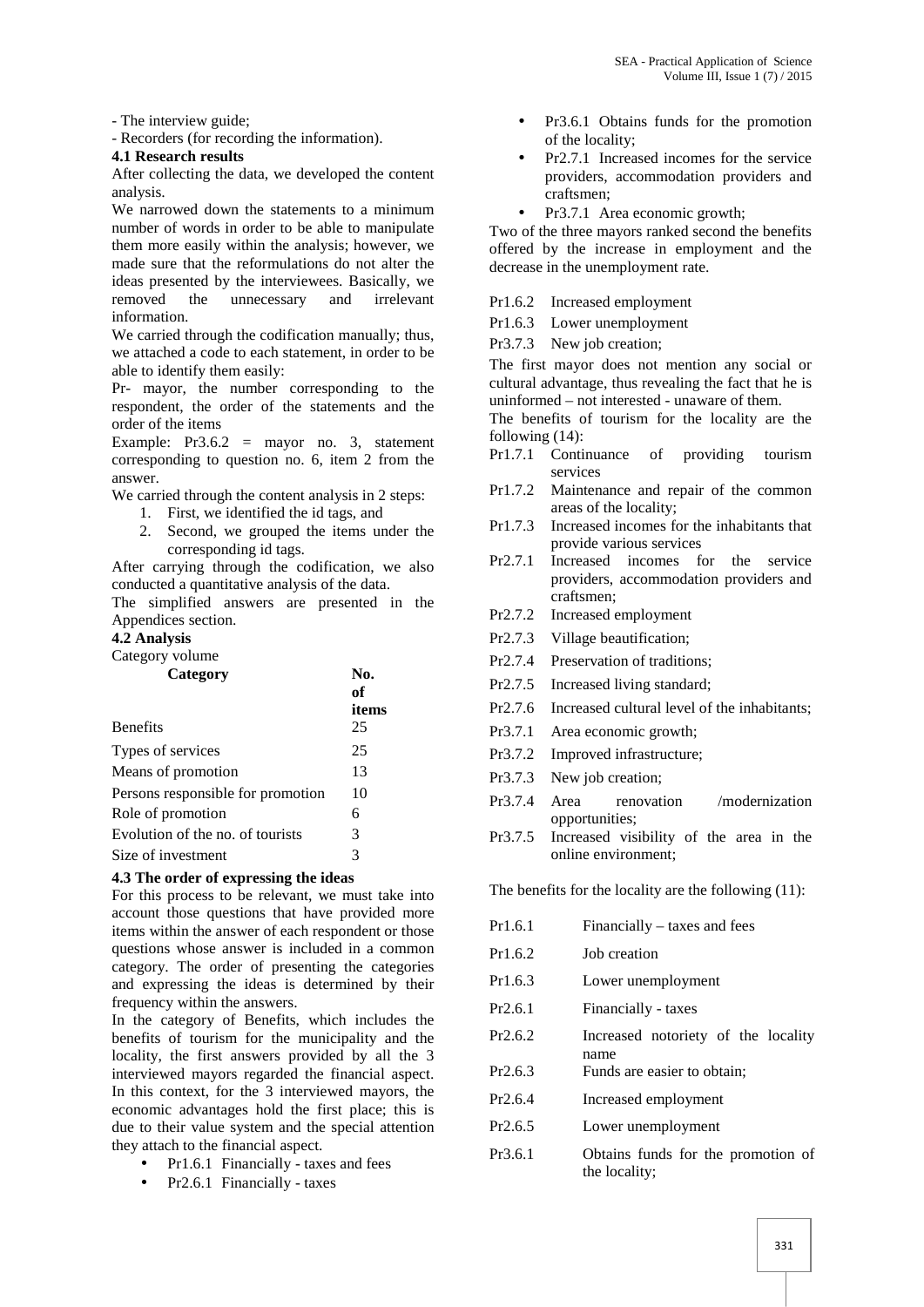Pr3.6.2 Funds for modernization;

Pr3.6.3 Increased popularity of the locality;

The mayors believe that the touristic activity provides more benefits to the locality and its inhabitants than to the municipality.

18 of the 25 items in this category refer to the economic aspect either directly: economic, or indirectly, through investment, increased employment, lower unemployment, funds are easier to obtain, modernization – due to the funds obtained, promotion - due to the funds obtained for this aspect, increased living standard, improved infrastructure, area economic growth, renovation opportunities.

|     |  | $Pr1.6.1$ Financially – taxes and fees | Direct |  |
|-----|--|----------------------------------------|--------|--|
| $-$ |  |                                        |        |  |

Pr1.6.2 Increased employment Indirect

- Pr1.6.3 Lower unemployment Indirect
- Pr1.7.1 Continuance of providing tourism services Indirect
- Pr1.7.2 Maintenance and repair of the common areas of the locality; Indirect Pr1.7.3 Increased incomes for the Direct
- inhabitants that provide various services Pr2.6.1 Financially - taxes Direct
- Pr2.6.3 Funds are easier to obtain; Indirect
- Pr2.6.4 Increased employment Indirect
- Pr2.6.5 Lower unemployment Indirect
- Pr2.7.1 Increased incomes for the service providers, **Direct**
- accommodation providers and craftsmen; Pr2.7.2 Increased employment Indirect Pr3.6.1 Obtains funds for the Indirect
- promotion of the locality; Pr3.6.2 Funds for modernization; Indirect
- Pr3.7.1 Area economic growth; Direct
- Pr3.7.2 Improved infrastructure; Indirect
- Pr3.7.3 New job creation; Indirect
- Pr3.7.4 Area renovation / Indirect modernization opportunities.

Two items related to culture were mentioned by mayor no. 2:

# Pr2.7.4 Preservation of traditions;

Pr2.7.6 Increased cultural level of the inhabitants ;

In the category of Services, accommodation and food services are amongst the first services available to tourists mentioned by the interviewed mayors. Assuming that the order of expressing the services is influenced by their importance, we can say that the services that tourism depends on are mainly the 2 mentioned above. Without accommodation and food services, the term tourism would no longer exist; thus, these two services fall within the category of basic services, along with leisure. Leisure is also mentioned; although it was not among the first places, the mayors had it considered.

The second mayor did not mention the term leisure – entertainment; however, he listed a number of activities that fall within this category: sleigh rides, participation in sheepskin coat manufacturing, participation in wooden milk container manufacturing, participation in seasonal chores (haying, mowing), participation in housework, dances, participation in important authentic events (wedding, christening).

There are some items that were mentioned only once: SPA, swimming pools, Jacuzzi, sauna, bowling, darts, massage, saline, fitness gym. The reason they were mentioned only once is the fact that they can be found only in one of the locations, not in all three.

The first expressed opinions regarding the role of promotion had tourist attraction as common factor, even if different words were used for relieving this aspect. In the case of the first two interviewees, this was the only identified role. Only the third mayor mentioned 4 roles. The last one in order of statement was Pr3.3.4, attracting investment within the area; therefore, although the item exists, it is less important.

The category of Means of promotion includes 13 items; the first means of promotion expressed in 2 of the 3 cases, are from the online environment, namely Pr.1.4.1 – the municipality website and Pr2.4.1 - the internet.

In the case of interviewee no.2, the second position is held by Pr2.4.2 - Participation in national and international fairs and the third one is held by Pr2.4.3 - twinning with Western localities. Printed materials are on the  $4<sup>th</sup>$  position, Pr2.4.4 - Travel catalogs, unlike in the case of interviewee no.3, who mentions an item that refers to the subcategory of printed materials on the first position.

Another important difference between Pr2 and Pr3 regards the position they attached to fairs. Interviewee no. 2 attaches place 2 out of 6 to Pr2.4.2 - Participation in national and international fairs, while interviewee no. 3 attaches place 5 out of 5 to Pr3.4.5 - Tourism fairs. These differences can be due to the involvement of certain local craftsmen in these activities.

After analyzing the specific literature, we found that, in the locality of mayor no.2, the participations in international fairs are more frequent and active, and that the activities presented within stands abroad raise public curiosity and thus some potential customers come to this mountain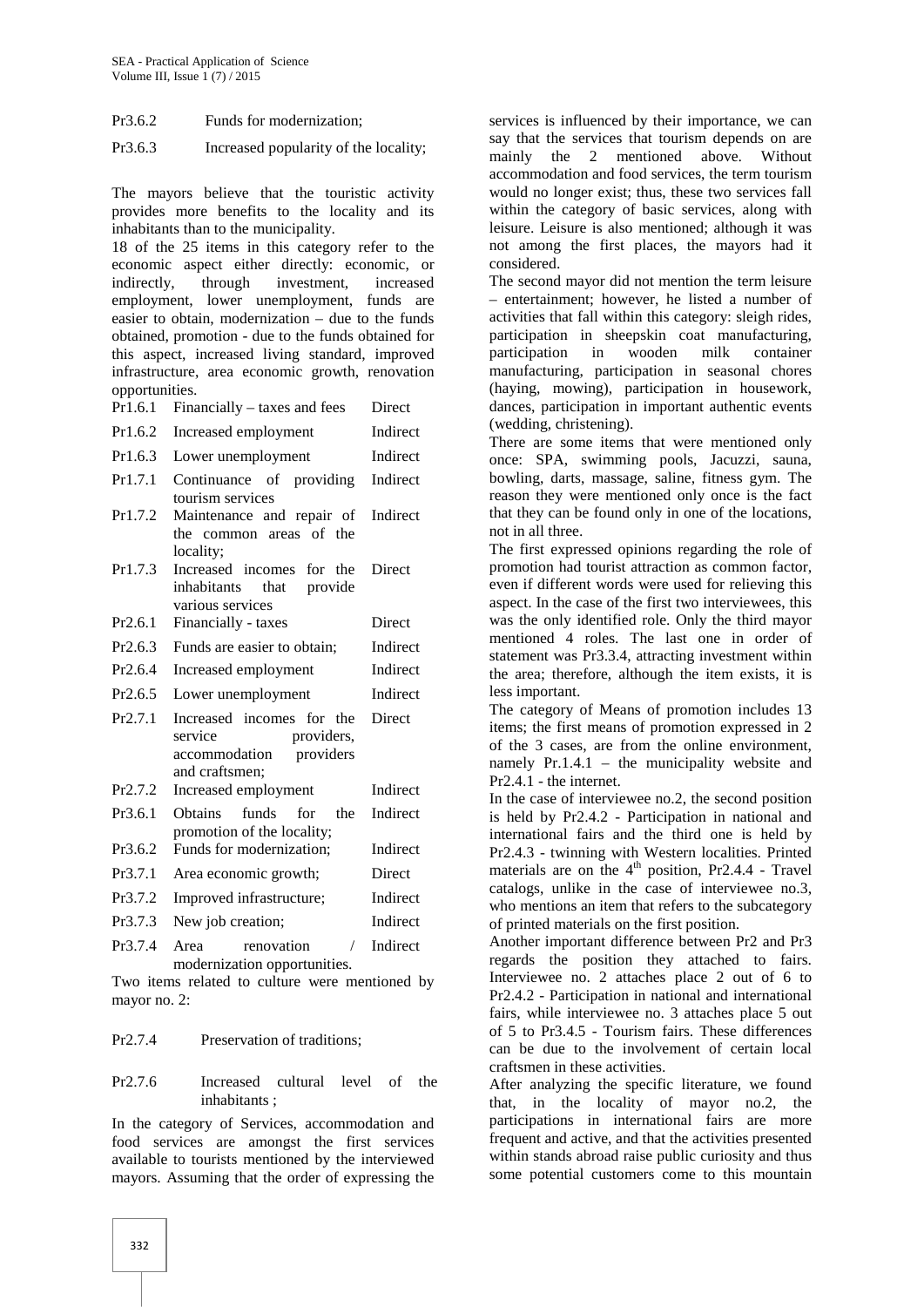village being drawn by its authenticity. Thus, we can justify the important place 2 attached by the interviewee to national and international fairs.

The category of Persons responsible for promotion includes 10 items, but 8 of them are mentioned by interviewee no. 2. We note that the first place is attached by the 3 interviewees to totally different subcategories; the answers include: Pr.1.5 - the PC operator, Pr2.5.1 – the municipality and Pr3.5.1 pension/hotel owners. Only interviewee no. 2 includes the person mentioned by interviewee no. 3 in his presentation, but on a different position, namely the second position, Pr2.5.2 - Pensions.

Most items included in this category are singular; they expressed only once. However, this aspect shall be analyzed in the next chapter, Association between items.

### **4.4 Resulted categories**

Evolution of the number of tourists (3 items)

This category includes the statements regarding the evolution of the number of tourists during the last 4 years within the localities where each respondent acts as mayor. The representative items for this category are: increased by around 10%, decrease, the number of national tourists increased.

Size of investment (3 items)

This category includes the items related to the amounts invested in marketing – promotion of the locality during the last 10 years. The representative items for this category are: no large amounts were distributed for marketing services, no significant investments were made, no large investments. Role of promotion (6 items)

This category includes the mayors' opinions regarding the role of promotion in the development of tourism. The representative items for this category are: increased possibility for the tourists to visit the locality; increased notoriety of the locality, attracting tourists; increased importance of the area; informing the target public regarding the touristic offer; attracting investments in the area.

Means of promotion (13 items)

This category includes items relating to the means of promoting the localities where the interviewed mayors carry out their activities. The representative items are: the municipality website, blogs, the internet, participations in national and international fairs, twinning with Western localities, touristic catalogs, the tourists who have visited the locality, craftsmen, flyers, billboards, websites of the pensions, Facebook (pages dedicated to the area), tourism fairs.

Persons responsible for promotion (10 items)

This category includes the persons that are responsible for promoting the localities from the perspective of the interviewed mayors. The representative items are: the PC operator, the municipality, the pensions, folk artists, folk band Str jencu a, the person responsible for the museum, the tourists, the village priest, the persons

responsible for the community center, pension/hotel owners.

#### Benefits (25 items)

This category includes the benefits of tourism for the municipality and the locality as seen by the interviewed mayors. The items included in this category are: financially – taxes and fees, increased employment, lower unemployment, financially taxes, increased notoriety of the locality name, facilitating funds, increased employment, lower unemployment, obtains funds for the promotion of the locality, funds for modernization, increased popularity of the locality, continuance of providing tourism services, maintenance and repair of the common areas of the locality, increased incomes for the service providers, increased incomes for the service providers and accommodation providers, increased incomes for craftsmen, increased employment, village beautification, preservation of traditions, increased living standard, increased cultural level of the inhabitants, area economic growth, improved infrastructure, new job creation, area renovation /modernization opportunities, increased visibility of the area in the online environment.

Types of services (25 items)

This category includes the services (identified by the interviewed mayors) available to tourists in the localities where the 3 interviewed mayors carry out their activities. The representative items for this category are: accommodation, food services, entertainment, accommodation, food services, sleigh rides, participation in sheepskin coat manufacturing, participation in wooden milk container manufacturing, participation in seasonal chores (haying, mowing), participation in housework, dances, participation in important authentic events (wedding, christening), SPA, swimming pools, Jacuzzi, sauna, bowling, darts, massage, saline, fitness gym, accommodation, food services, sleigh rides, trips into the surroundings of the locality.

# **4.5 Analysis by interviewee**

The largest volume of information was supplied by mayor no. 2, followed by mayor no. 3 and then mayor no. 1. This is closely related to the experience in the field and the interest for tourism. Surprisingly, the order of the localities where the decision-makers carry out their activities is not the same in terms of tourism development. Interviewee no. 1

| Code MAYOR 1                | No. of Name<br>categori category | - of         |
|-----------------------------|----------------------------------|--------------|
|                             | es                               |              |
| Pr1.1 Increased by around 1 |                                  | Evolution of |
| 10%                         |                                  | the no. of   |
|                             |                                  | tourists     |
| Pr1.2 No large amounts      | <sup>2</sup>                     | Size<br>Ωf   |
| were distributed for        |                                  | investment   |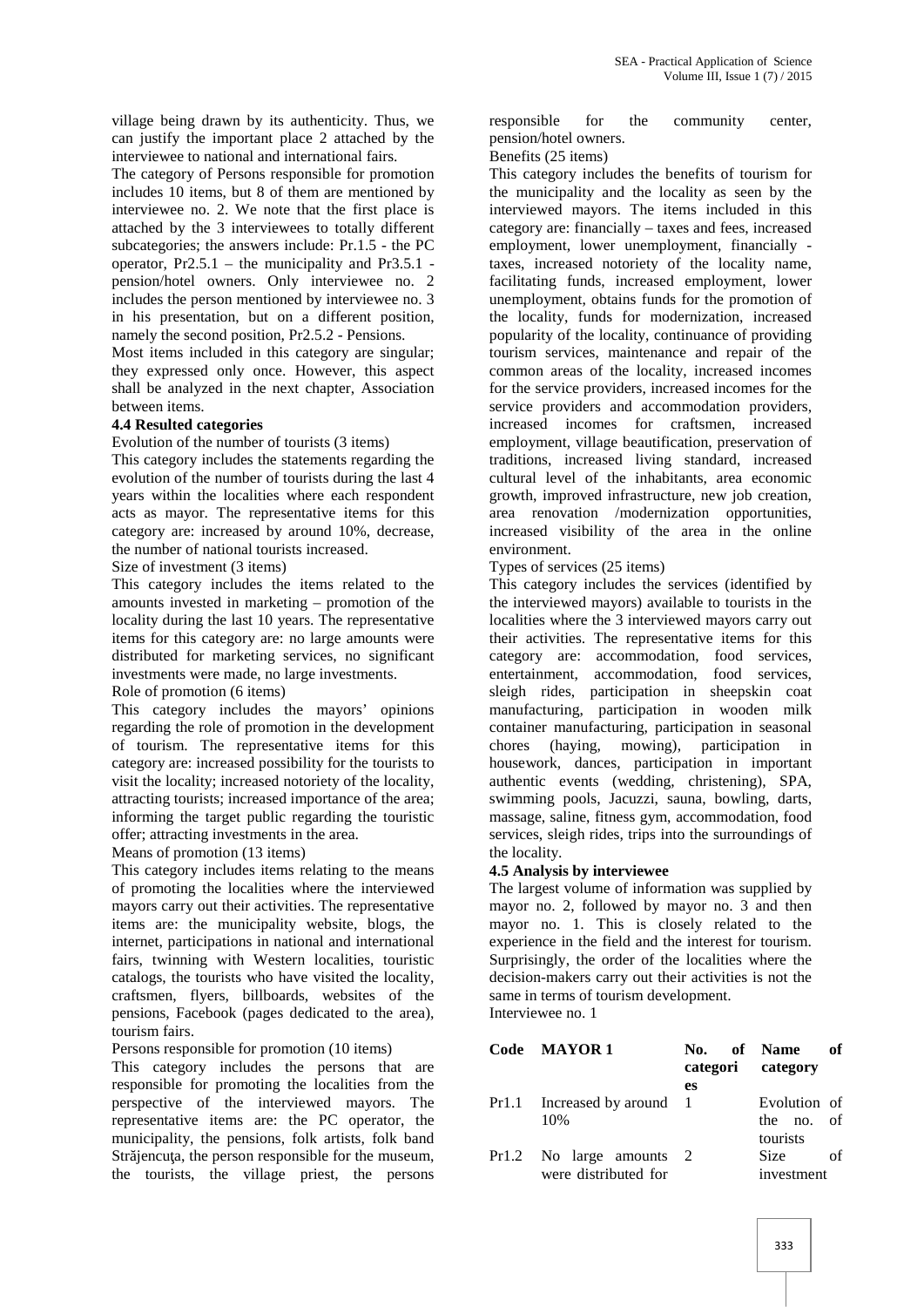#### marketing services

| Pr1.3               | Increased<br>possibility for the<br>tourists to visit the<br>locality              | 3 | of<br>Role<br>promotion                    | m<br>in<br>en<br>it,              |
|---------------------|------------------------------------------------------------------------------------|---|--------------------------------------------|-----------------------------------|
| Pr.1.<br>4.1        | Municipality<br>website                                                            | 4 | Means<br>of<br>promotion                   | Tl<br>pe                          |
| Pr1.4<br>$\cdot$ .2 | <b>Blogs</b>                                                                       | 4 | Means<br>of<br>promotion                   | to<br>W                           |
| Pr.1.<br>5          | PC operator                                                                        | 5 | Persons<br>responsible<br>for<br>promotion | de<br>cc<br>$d\epsilon$<br>pr     |
| Pr1.6<br>$\cdot$ 1  | Financially $-$ taxes<br>and fees                                                  | 6 | <b>Benefits</b>                            | H<br>le <sup>.</sup>              |
| Pr1.6<br>$\cdot$    | Job creation                                                                       | 6 | <b>Benefits</b>                            | to<br>ar                          |
| Pr1.6<br>3          | Lower<br>unemployment                                                              | 6 | <b>Benefits</b>                            | ex                                |
| Pr1.7<br>$\cdot$ 1  | Continuance<br>of<br>providing tourism<br>services                                 | 6 | <b>Benefits</b>                            | $\mathbf C$<br>TI<br>in           |
| Pr1.7<br>$\cdot$    | Maintenance<br>and<br>repair<br>οf<br>the<br>common<br>of<br>areas<br>the locality | 6 | <b>Benefits</b>                            | B <sub>1</sub><br>to<br>us<br>m   |
| Pr1.7<br>.3         | Increased incomes<br>for the inhabitants<br>that provide various<br>services       | 6 | <b>Benefits</b>                            | le <sup>-</sup><br>an<br>of<br>in |
| Pr1.8<br>$\cdot$ 1  | Accommodation                                                                      | 7 | <b>Types</b><br>of<br>services             | de<br>kr                          |
| Pr1.8<br>$\cdot$    | Food services                                                                      | 7 | <b>Types</b><br>of<br>services             | no<br>re                          |
| Pr1.8<br>.3         | Entertainment                                                                      | 7 | <b>Types</b><br>of<br>services             | ne<br>pr                          |

Interviewee no. 1 is an agricultural technician aged 65, who does not hold a university degree. Compared to the other younger respondents, he has no experience in terms of promotion or tourism, and this issue is closely correlated with his answers.

For example, the answer to question no. 2 was: No large amounts were distributed for marketing services; however, after the interview, within an informal discussion, we found that there were no amounts invested in marketing services whatsoever.

He identified only one role of promotion: the increased possibility for the tourists to visit the locality; and he mentioned two means of promotion: the municipality website – on the first position and blogs – on the second position.

The fact that he mentioned the municipality website on the first position aroused our curiosity; thus, we decided to visit the website, as we were curious regarding the website as a mean of promoting tourism and regarding the information included there. However, although our expectations

matched the presentation, we found that the municipality website does not contain any information regarding tourism. There is a section entitled Tourism; however, when trying to access it, a blank page appeared.

The interviewee indicated the PC operator as the person responsible for promotion. He was referring to the municipality employee. On the municipality website, we found a section dedicated to job descriptions; the job description of the PC operator could also be found there. Unfortunately, in his job description, there is no specification regarding promotion, marketing or tourism.

He identified 6 benefits, which shows a medium level of awareness regarding the benefits, and the tourism services listed were the basic ones, which are also known by poorly-educated people, with no experience in the field.

#### **Conclusion**

The aim of this research was to obtain qualitative information from the mayors of three villages in Bucovina, characterized by different levels of tourism development. This information has helped us identify the attitude of the interviewed decision makers in terms of tourism promotion and their level of information regarding promotion, tourism and tourists. We have achieved our aim by means of qualitative research, namely the in-depth interview. The interviewees were people with decision-making power, although their level of knowledge did not reflect this issue. For example, none of them holds a university degree, which was reflected by the language used. Interviewee no. 1 needed answer variants for 3 of the 8 questions. As presented above, the analyzed data show that he has no experience in the field of promotion, marketing or tourism and from his way of seeing things we understand that he neither feels the need to get involved in the field. The second mayor provided the highest volume of information. Although he does not hold a university degree, his expertise and involvement in promotion activities are obvious. This mayor carries out his activity in an underdeveloped village in terms of tourism, but with high authentic potential. After analyzing the data obtained by means of the interview, we found that the locality which is considered developed in terms of tourism has a less informed mayor in terms of promotion, although his family owns a pension. However, he knows which are the services available to tourists in the locality and is the only one who listed a wide range of services, since they are not available in the other localities. The limitations of this research are mainly related to the fact that the results cannot be generalized for the entire Bucovina. Within our future research, we aim to increase the sample and select more localities, depending on the degree of tourism development. We shall analyze the data within each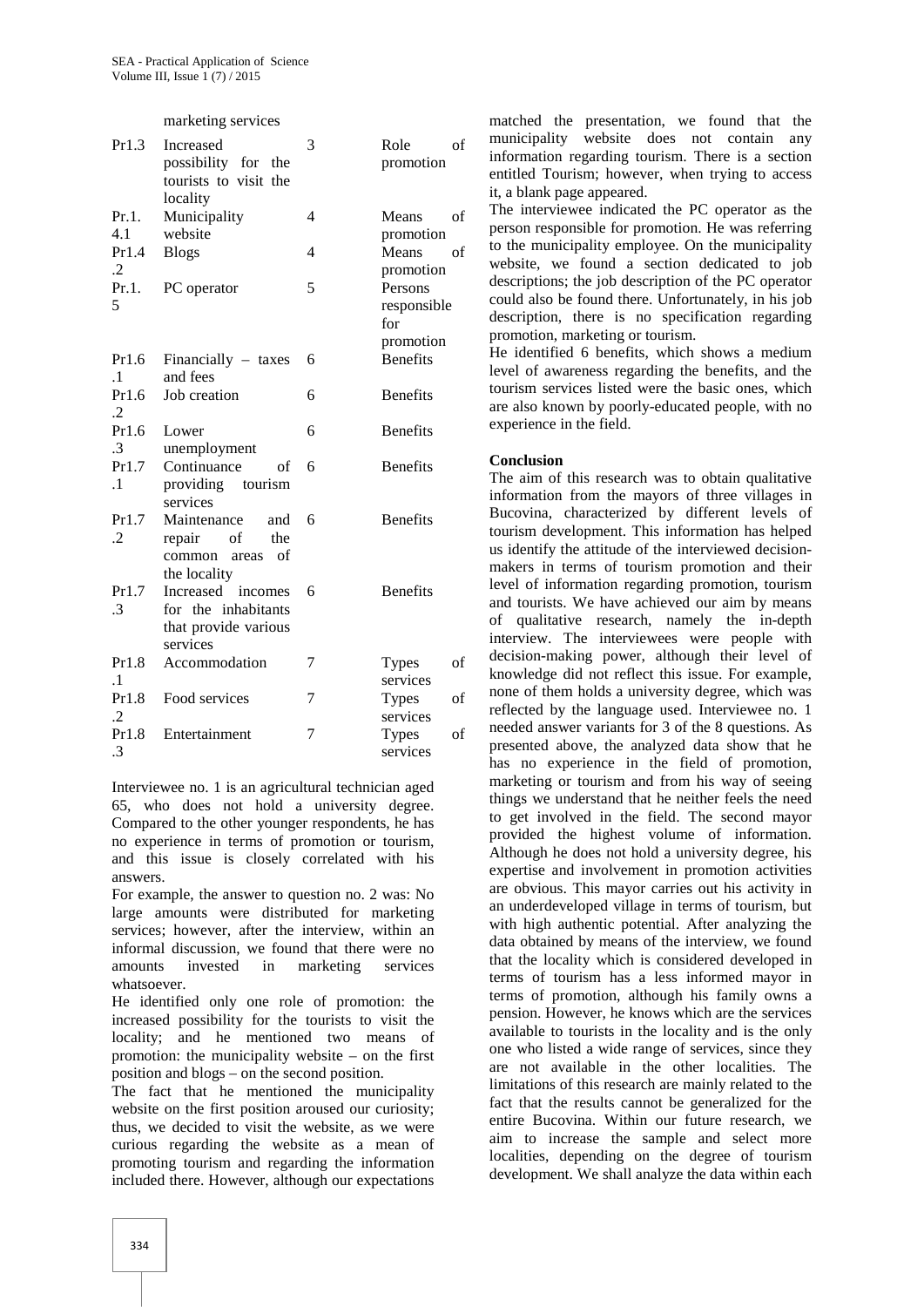of the 3 groups proposed (localities = underdeveloped moderately developed, developed) in order to identify the common elements and the distinct ones. We shall also expand the research, which shall include decision-makers at county level -County Council, Tourist information centers etc., since we are interested in finding their opinions as well. Future research will also be conducted on the owners of tourist accommodation units, and especially on national and international tourists.

## **Reference**

- [1] Asa, Berger, A., (2014), *Metods - An Introduction to Qualitative and Quantitative Approaches,* Media and Communication Research Third Edition SAGE Publications.
- [2] B n eanu, T., (1975), *Arta popular bucovinean*, Suceava.
- [3] Camilar, M., (2013), *Origini i continuitate în arhitectura popular bucovinean*, Revista IANUS, Bucure ti.
- [4] Cojocaru, N., (1983), *Casa veche de lemn din Bucovina*, Bucure ti, 6.
- [5] Comen, T. , (2007), *Turism rural. Ghid de bună practică pentru proprietarii de pensiuni*, Institute For Integrated Rural Tourism, Vermont, SUA
- [6] Consiliul jude ean Suceava Satul bucovinean ca destina ie turistic<sub>3</sub>, (2013), *Cum îl protej m i promov m*, Editura Didactic *i pedagogic*, Suceava.
- [7] D tculescu, P., (2006), *Cercetarea de marketing*, Editura Brandbuilders Grup, Bucure ti.
- [8] http://explorebucovina.com/
- [9] http://judetulsuceava.ro/evenimente/sociale-si culturale/
- [10] http://ro.wikipedia.org/wiki/Bucovina
- [11] http://romaniatourism.com/bucovina moldova.html
- [12] http://satele-bucovinei.ro/download/brosura satele-bucovinei.pdf
- [13] http://www.antrec.ro/
- [14] http://www.bucovinaturism.ro/
- [15] http://www.greenagenda.org/img\_upload/93e7 65c8739c6010c3a0a1197d1d5c54/Manual\_Tur ism\_Rural.pdf
- [16] http://www.ruraltourism.ro/
- [17] http://www.scribd.com/doc/217647861/Cursul -2-Turism-International
- [18] http://www.stiucum.com/marketing/cercetarea de-marketing/Esantionarea93113.php
- [19] http://www.turismrural.ro/
- [20]Hunziker, W., (1940), *Individual und Sozial Turisme in Westereuropäische* Raun, Berne.
- [21]Institu ia Prefecturii, (2005), *Strategia de* dezvoltare *i promovare a turismului în jude ul Suceava* Decembrie.
- [22]Ioan C.AM., Luca, F.Al., (2014) *Green Marketing Role in Waste Management,*

Network Intelligence Studies, Issue 4, pages 241-244

- [23]Ioan C.AM., Luca, F.Al., Sasu, C, (2014b,) *Personal Brand Marketing, a Necessity for the Corporate Differentiation in the Context of the globalization of Society*, SEA- Practical Application of Science, vol. II, issue 1 (3), pp. 239-245
- [24]Ioan C.AM., Luca, F.Al., Sasu, C., (2013) *Personal Brand – From Theory To Practice In Contemporary Society. Literature Review*, Management Intercultural, Volumul XV, Nr. 3 (29), pp. 165-170
- [25]Ioan C.AM., Luca, F.Al., Sasu, C., (2014a) Personal Marketing in Online – the Development of Brand through Social Media, Management Intercultural, Vol XVI, nr.1 (30), pp. 102-115
- [26]Ispas, A., Onu, E., (2004), *Economia turismului. Fundamente teoretice i aplica ii practice*, Editura Universit ii Transilvania Bra ov
- [27]Jalilvand, M., Neda, S., Behrooz, D.,Parisa, Y., (2012), *Examining the structural relationships of electronic word of mouth, destination image, tourists attitude toward destination and travel intention: An integrated approach*, Iran.
- [28]Jurič, B., Vukovič, Dijana, (2010), *Analysis and promotion of the tourist destination of Dubrovnik through marketing the Stone of Liberty Souvenir*, Tourism & Hospitality Management, 2010, p.1457- 1484.
- [29]Kostas, E., Sillignakis, (2012), *Rural Tourism Development for the Prefecture of Lassithi in Crete*, Creta.
- [30]Luca, F.Al., Ioan C.AM., (2014), *Local Brand Development in The Context of Regionalization and European Integration*, SEA - Practical Application of Science, Issue 5, pages 401-404
- [31]Minciu, Rodica, (2005), *Economia* turismului, Editura Uranus, ed.III, Bucure ti.
- [32]Munteanu, C., Maxim, E., Sasu, C., Prutianu, S., Zai, A., Manolic, A., Jijie, T., Monoranu, A., (2011), *Marketing- principii, practici,*  $orizon turi$ , Editura Sedcom Libris, Ia i.
- [33]OAR Filiala Nord-est, Funda ia Heritage, (2012), *Bucovina, un peisaj cultural în transformare*, Suceava.
- [34]OMT, (1993), *Recommandations sur les statistiques du tourisme, Nations Unies*, New York, 1993, p.3.
- [35]Panait, C., Elian, I., (1972), *Bisericile de lemn din Moldova*, în Buletinul Monumentelor Istorice, 2.
- [36]Paurav, S., (2008), *Essentials of marketing research*, London.
- [37]Paurav, S., (2013), *The impact of organizational efforts on consumer concerns in*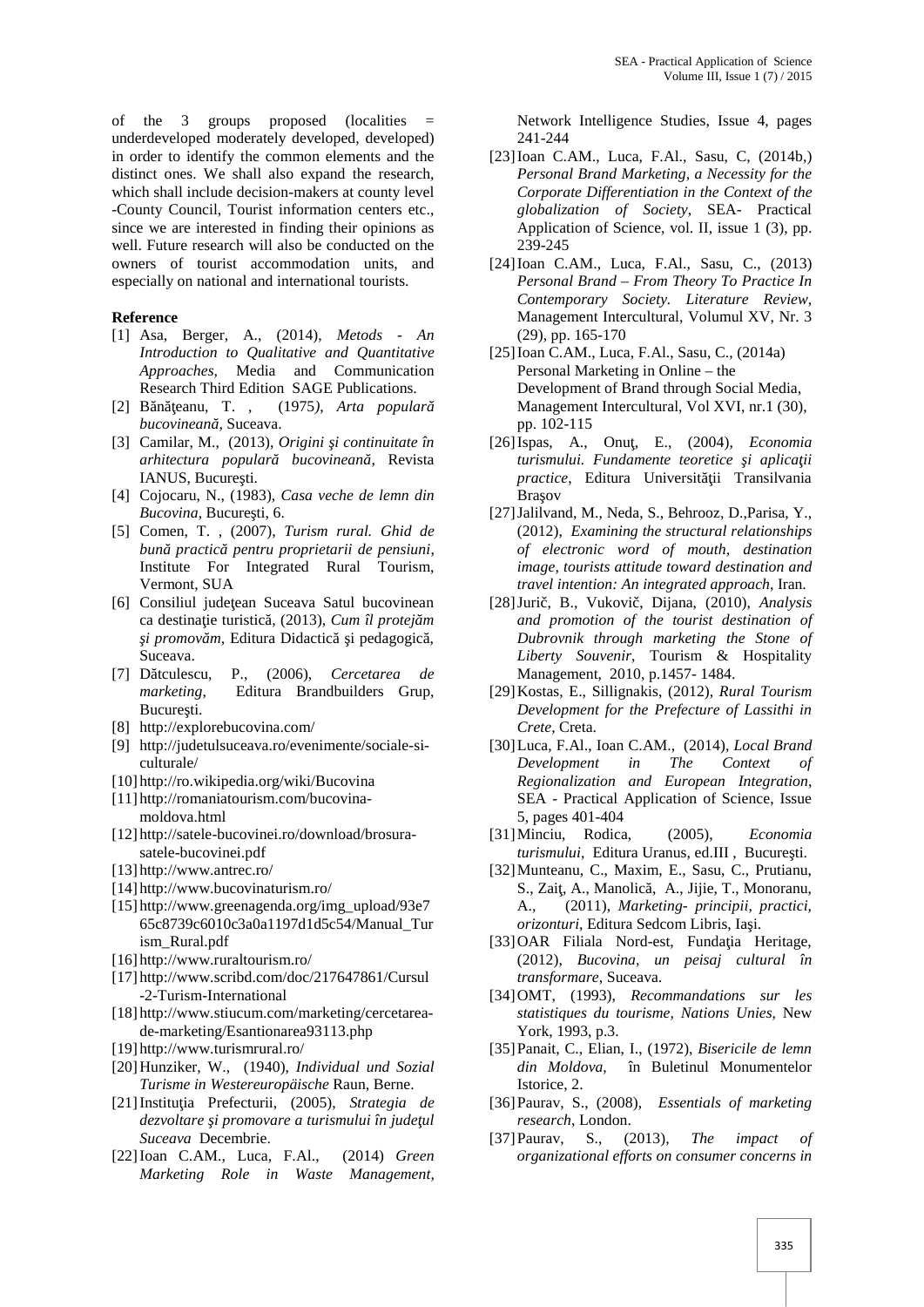*an online context*, Information and Management.

- [38]Petre, D., (2009), *Introducere în publicitate*, Editura Comunicare.ro, Bucure ti.
- [39]Pina Albaladejo, Isabel, Delfa- Diaz, Maria, (2009), *Tourist preferences for rural house stays: Evidence from discrete choice modelling in Spain*, Spania.
- [40]Răducan, D., (2011), *Research on capitalization and potential promotion of the Horezu agrotourist area as an european destination of excellence*, Bucure ti.
- [41]Saldana, Johnny, (2009), *The Coding Manual for Qualitative Researchers*, SAGE Publications.
- [42]Sasu, C., (2011), *Marketing interna ional*, Editura Polirom, Ia i.
- [43]Sasu, C., (2012) *Comunicare managerial interna ional*, Suport curs NRP, Universitatea Al.I.Cuza, Ia i.
- [44]Simion, Simona, (2011) *Turismul rural în Maramure*, Cluj-Napoca.
- [45]Sushma, R., (2012), *Tourism promotion in Himachal Pradesh: an opinion survey of foreigh tourists*, International Journal of Hospitality&Tourism Systems.
- [46] T lâng, C., (2010), *Turism rural*, Note de curs, Universitatea din Bucure ti, Bucure ti.
- [47]Tourism& Hospitality Management Conference, (2010), *Analysis and promotion of the tourist destination of Dubrovnik through marketing*.
- [48]Usunier, JC., Lee, J., (2005), *Marketing across cultures*, Edi ia IV, Editura Prentice Hall, S.U.A.
- [49]UTMS Journal of Economics, (2011) *Role of traditional food in tourist destination image building: Example of the city of Mostar*.
- [50]Witt, St.F., Brooke, M.Z., Buckley, P.J., (1991), *The Management of International Tourism*, Unwin Hyman Ltd. London.
- [51]Zait, A., Oana, C.A., O.O., (2006), *Marketing direct*, SedcomLibris Iasi.
- [52]Zaiţ, Adriana, (2004), *Marketingul serviciilor*, Editura Sedcom Libris.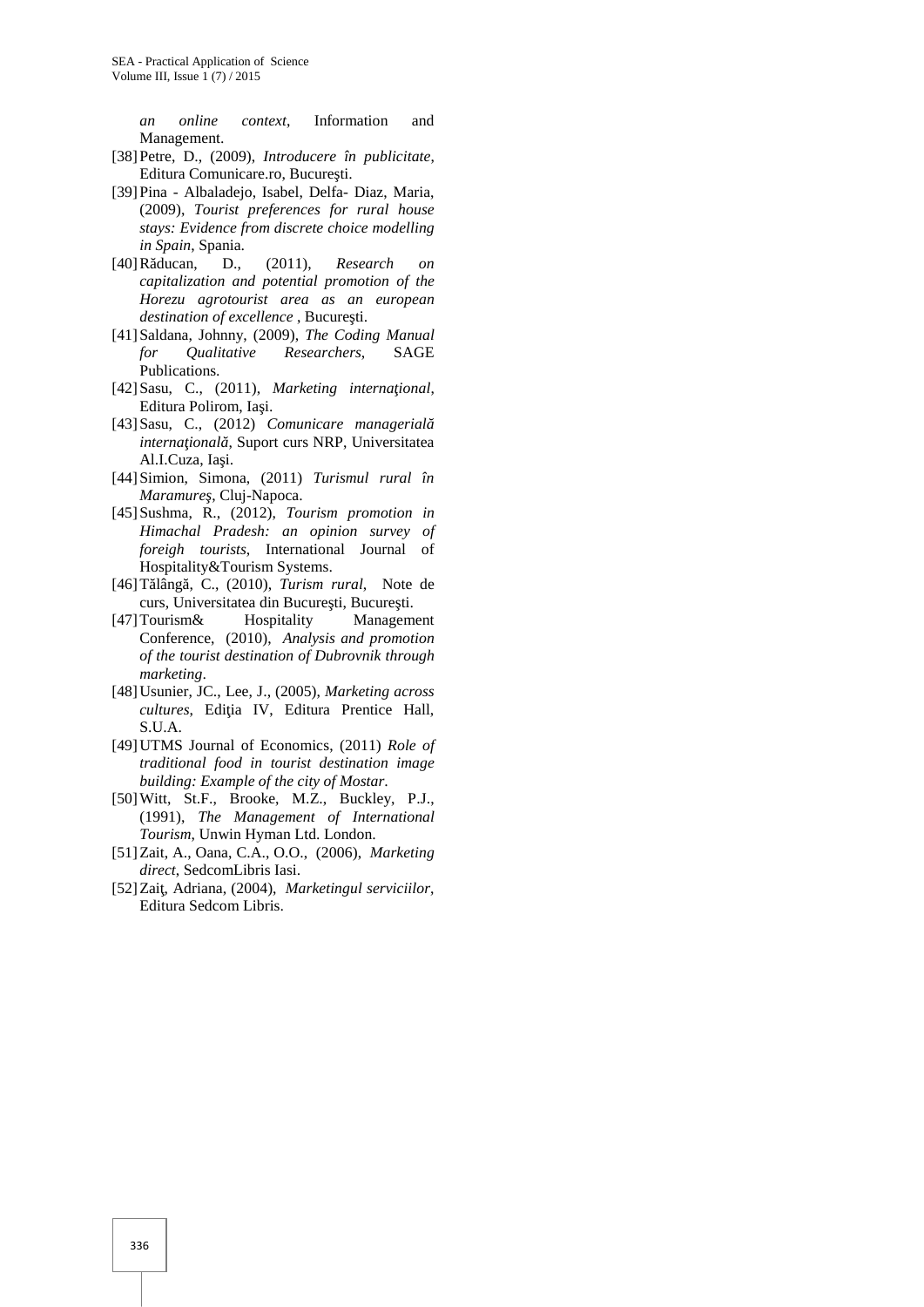# *Appendices*

#### **Form for socio-demographic data identification:**

1. Please check the box corresponding to your age:

26-35, 36-45, 46-55, 56-65, over 66

2. Please check the box corresponding to the right answer, your sex:<br>masculine. feminine:

feminine:

3. Please check the box corresponding to the right answer, last school graduated:

Gymnasium;

High-school (secondary) education; Higher (university) education;

Postgraduate education;

# **Interview guide:**

Hello!

My name is Ariadna Gavra and I am a PhD student within the Doctoral School of Economics and Business Administration, Alexandru Ioan Cuza University of Iasi. I am conducting this interview in order to obtain the necessary information for a qualitative research.

Thank you for your participation in this interview on *Tourism promotion*.

I appeal to you because you are a decision-maker of the locality where you are carrying out your activity and I would like to find out your opinion regarding promotion and tourism in general. Since there are no wrong opinions, kindly present your point of view in an open manner.

1. How would you describe the evolution of the number of tourists during the last 4 years?<br>2. What can you tell me about the amounts invested in marketing – the promotion of the l

What can you tell me about the amounts invested in marketing – the promotion of the locality during the last 10 years?

- 3. What is the role of promotion in the development of tourism?
- 4. Which are the means of promoting your locality ... ?
- 5. Who is responsible for promoting the locality ... ?
- 6. How does the municipality benefit from tourism promotion?
- 7. Which are the benefits provided by tourism for the locality?
- 8. Which are the services available to tourists in your locality?

For an easier interpretation, the simplified answers can be found below:

1. How would you describe the evolution of the number of tourists during the last 4 years?

- Pr1.1 Increased by around 10%;
- Pr2.1 Decreasing;

Pr3.1 The number of national tourists increased;

2. What can you tell me about the amounts invested in marketing – the promotion of the locality during the last 10 years?

Pr1.2 No large amounts were distributed for marketing services;

Pr2.2 No significant investments were made;

Pr3.2 No large investments;

3. What is the role of promotion in the development of tourism?

Pr1.3 Increased possibility for the tourists to visit the locality;

Pr2.3 Increased notoriety of the locality;

Pr3.3.1 Attracting tourists;

Pr3.3.2 Increased importance of the area;

Pr3.3.3 Informing the target public regarding the touristic offer;

Pr3.3.4 Attracting investments in the area;

4. Which are the means of promoting your locality?

Pr.1.4.1 Municipality website;

Pr1.4.2 Blogs;

Pr2.4.1 The internet;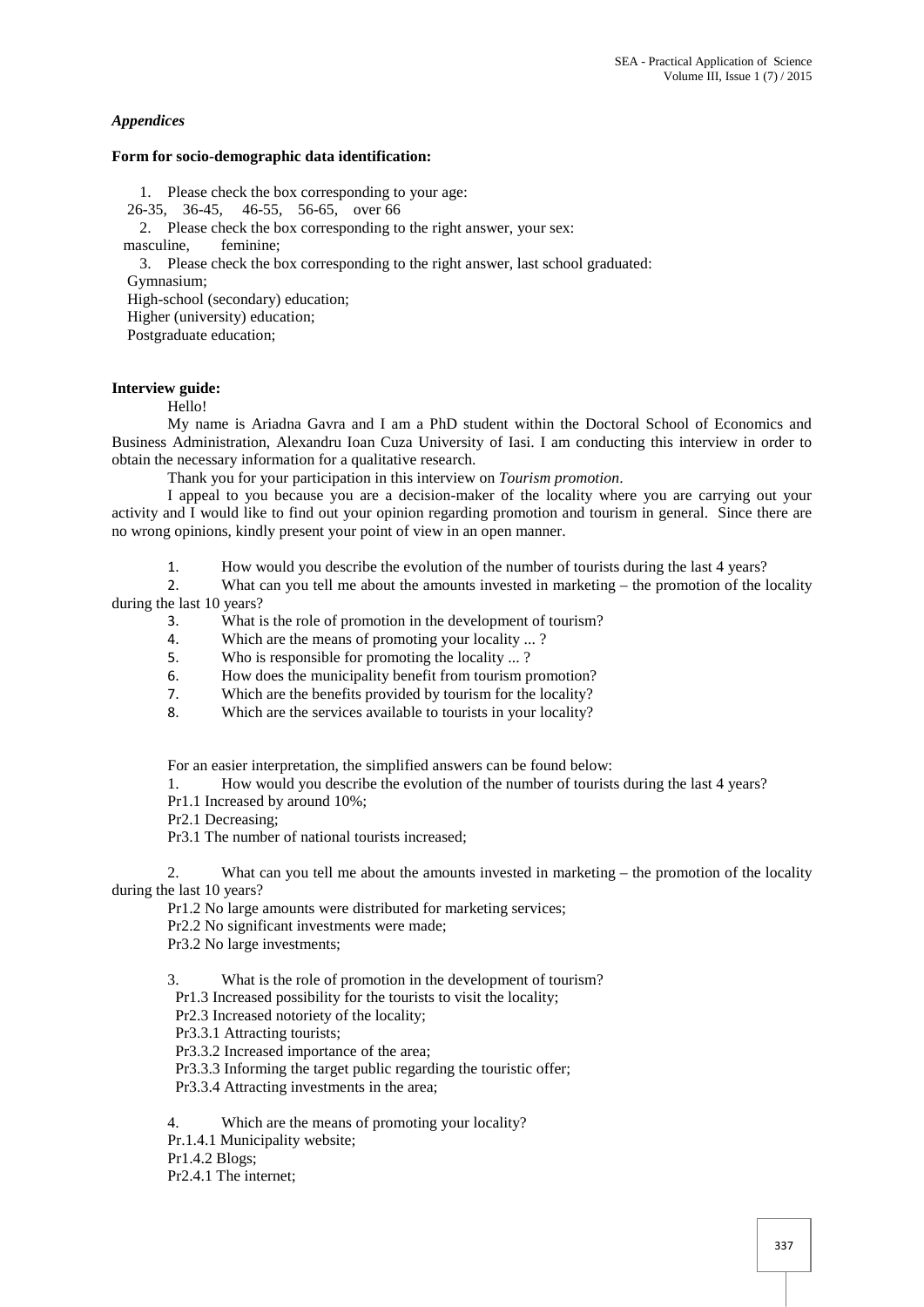Pr2.4.2 Participation in national and international fairs;

Pr2.4.3 Twinning with Western localities;

Pr2.4.4 Touristic catalogs;

Pr 2.4.5 The tourists who have visited the locality;

Pr2.4.6 Craftsmen who manufacture well-known coats at global level (major fashion houses have launched Straja style collections) and wood craftsmen – who manufacture milk containers

Pr3.4.1 Flyers;

Pr3.4.2 Billboards;

Pr3.4.3. Pension websites;

Pr3.4.4 Facebook (pages dedicated to the area);

Pr3.4.5 Tourism fairs;

5. Who is responsible for promoting the locality?

Pr.1.5 The PC operator;

Pr2.5.1 The municipality;

Pr2.5.2 The pensions;

Pr2.5.3 Folk artists;

Pr2.5.4 Folk band Str jencu a;

Pr.2.5.5 The person responsible for the museum;

Pr.2.5.6 The tourists;

Pr2.5.7 The village priest;

Pr2.5.8 The persons responsible for the community center;

Pr3.5.1 Pension/hotel owners;

6. How does the municipality benefit from tourism promotion?

Pr1.6.1 Financially – taxes and fees

Pr1.6.2 Increased employment

Pr1.6.3 Lower unemployment;

Pr2.6.1 Financially - taxes;

Pr2.6.2 Increased notoriety of the locality name;

Pr2.6.3 Funds are easier to obtain;

Pr2.6.4 Increased employment;

Pr2.6.5 Lower unemployment;

Pr3.6.1 Obtains funds for the promotion of the locality;

Pr3.6.2 Funds for modernization;

Pr3.6.3 Increased popularity of the locality.

7. Which are the benefits provided by tourism for the locality?

Pr1.7.1 Continuance of providing tourism services;

Pr1.7.2 Maintenance and repair of the common areas of the locality;

Pr1.7.3 Increased incomes for the inhabitants that provide various services;

Pr2.7.1 Increased incomes for the service providers, accommodation providers and craftsmen;

Pr2.7.2 Increased employment;

Pr2.7.3 Village beautification;

Pr2.7.3 Preservation of traditions;

Pr2.7.4 Increased living standard;

Pr2.7.5 Increased cultural level of the inhabitants;

Pr3.7.1 Area economic growth;

Pr3.7.2 Improved infrastructure;

Pr3.7.3 New job creation;

Pr3.7.4 Area renovation/modernization opportunities;

Pr3.7.5 Increased visibility of the area in the online environment

8. Which are the services available to tourists in your locality?

Pr1.8.1 Accommodation;

Pr1.8.2 Food services;

Pr1.8.3 Entertainment;

Pr2.8.1 Accommodation,

Pr2.8.2 Food services;

Pr2.8.3 Sleigh rides;

Pr2.8.4 Participation in coat manufacturing;

Pr2.8.5 Participation in wooden milk container manufacturing;

Pr2.8.6 Participation in seasonal chores (haying, mowing);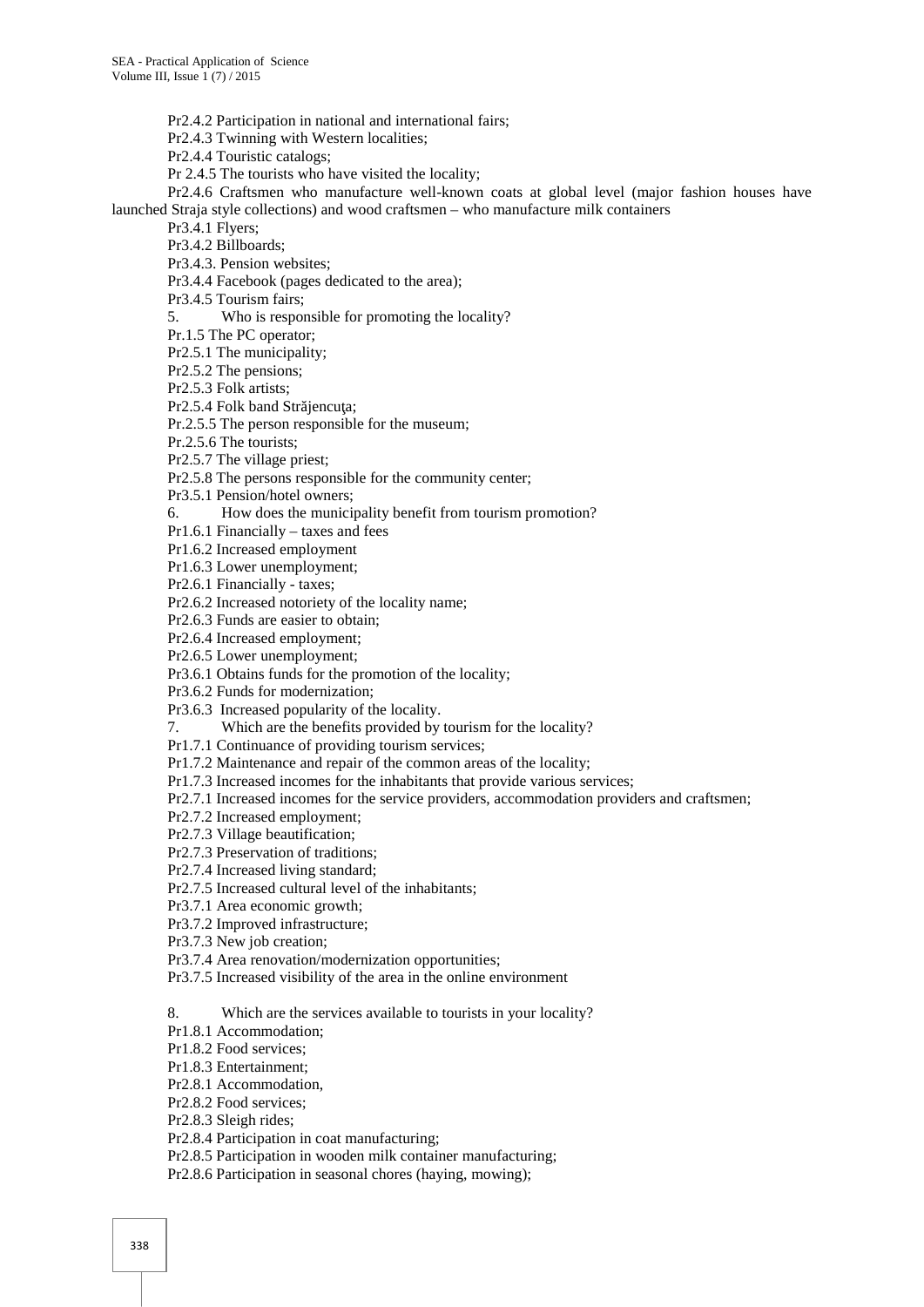Pr2.8.7 Participation in housework and important events; Pr2.8.8 Dances; Pr2.8.9 Participation in important authentic events (wedding, christening); Pr3.8.1 SPA; Pr3.8.2 Swimming pools; Pr3.8.3 Jacuzzi; Pr3.8.4 Sauna; Pr3.8.5 Bowling; Pr3.8.6 Darts; Pr3.8.7 Massage; Pr3.8.8 Saline; Pr3.8.9 Fitness gym; Pr3.8.10 Accommodation; Pr3.8.11 Food services, Pr 3.8.12 Sleigh rides; Pr3.8.13 Trips into the surroundings of the locality.